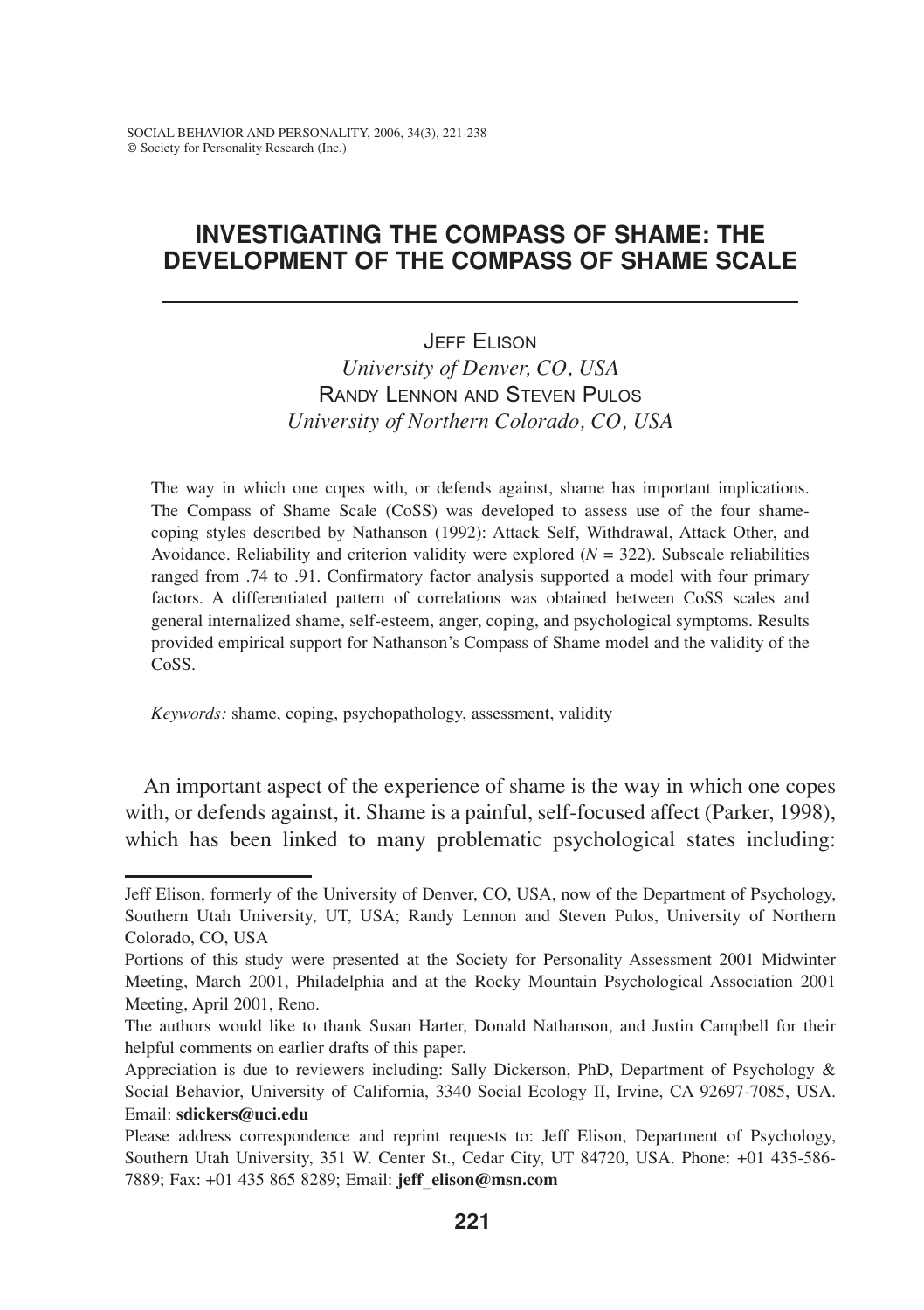#### **222** COMPASS OF SHAME SCALE

aggression, depression, somaticization, anxiety, obsessive-compulsive disorder, interpersonal sensitivity, personality disorders, substance abuse, posttraumatic stress disorder, and low self-esteem (e.g., Harder, 1995; Lewis, 1971, 1987; Nathanson, 1992, 1994; Tangney & Dearing, 2002). Recent reviews of the shame and guilt literature encourage investigations of the context under which these emotions are adaptive versus maladaptive (Bybee & Quiles, 1998; Ferguson & Stegge, 1998; Tangney & Dearing, 2002). While many assessments of the trait of shame proneness have been developed (e.g., Cook, 2001; Harder & Zalma, 1990; Tangney, Wagner, & Gramzow, 1989), the Compass of Shame Scale, described here, is the first instrument specifically designed to assess shame-coping styles.

Nathanson (1992) proposed a model for shame-management scripts or coping styles, the Compass of Shame. This model describes four families of scripts, represented by the poles of the compass and labeled *Attack Self, Withdrawal, Attack Other*, and *Avoidance*. Each set of shame-focused scripts is associated with different motivations, affects, cognitions, behaviors. Clinicians adopting Tomkins's affect theory (1962 - 1991) have used Nathanson's model as a guide in psychotherapeutic practice (e.g., Nathanson, 1994, 2003). The present study investigates the reliability and validity of an instrument, the Compass of Shame Scale (CoSS), to measure Nathanson's (1992) Compass of Shame model.

#### **THE COMPASS OF SHAME**

The experience of shame is central to Nathanson's (1992) Compass of Shame model; coping scripts are triggered in reaction to a shaming event. Nathanson, following Tomkins, uses a very broad definition of shame, that is, *shame is the negative affect felt in response to any impediment to the ongoing experience of interest or joy* (Tomkins, 1963). Nathanson presents his Compass of Shame model within the framework of Tomkins's script theory (1991). *Scripts*, much like schemas, are recursively defined and nested; they are *"sets of ordering rules for the interpretation, evaluation, prediction, production, or control of scenes"* (Tomkins, 1991, p. 84). A constructive script for shame management is to attend to its source and evaluate whether or not one cares to address it; few people consistently achieve this ideal. The four poles of the Compass of Shame characterize the many scripts by which shame is reduced, ignored, or magnified, without addressing its source (Nathanson, 1992).

At the Withdrawal pole, the person acknowledges the experience as negative, accepts shame's message as valid, and tries to withdraw or hide from the situation. For example, a shamed student might decide not to participate in class discussions or in the extreme case may even drop out of school. The phenomenological experience is negative; emotions include shame, sadness, fear, and anxiety. Cognitions include awareness of one's discomfort with others, and possibly awareness of shameful actions, faults, or characteristics. Nevertheless, negative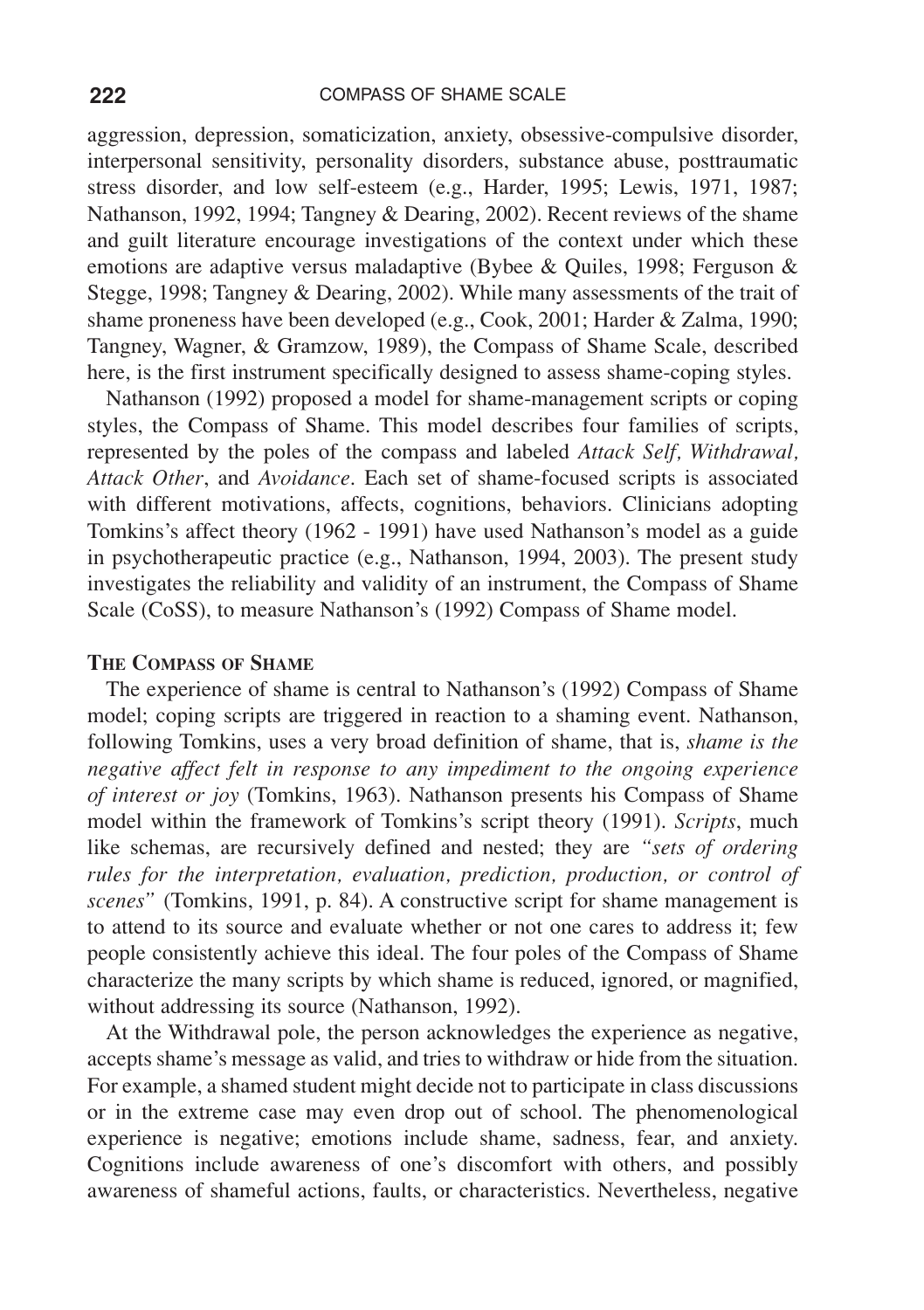feelings and cognitions may not be identified explicitly as shame. The motivation is to limit shameful exposure via the action tendency of withdrawing.

At the Attack Self pole, the person acknowledges the experience as negative, accepts shame's message as valid, and turns anger inward. For example, a shamed student might feel self-directed rage for being "stupid." The phenomenological experience is negative; emotions include self-directed anger, contempt, or disgust, which magnify the impact of shame. Cognitions include awareness of one's shameful actions, faults, or characteristics. As in Withdrawal, negative feelings and cognitions may be acknowledged, but may not be identified explicitly as shame. The motivation is to take control of shame with the ultimate goal being to win acceptance by others. The action tendency is to criticize the self, prevent reoccurrence of the shameful situation through change, conform, show deference to others, or engage in self-deprecating remarks.

Withdrawal and Attack Self share two important aspects, recognition of the negative experience and conscious acceptance (internalization) of shame's message; the self is found lacking. However, it is important to note that while individuals may acknowledge the negative experience (e.g., "I feel bad") and accept shame's message (e.g., "I'm worthless," "I hate myself"), they may not explicitly identify the experience or feeling as shame per se. An important difference between the two poles can be seen in their motivations; individuals using Attack Self scripts often endure shame in order to maintain relationships with others; while those using Withdrawal scripts pull away from others in order to reduce their discomfort and shame experiences.

At the Avoidance pole, the person typically does not acknowledge the negative experience of self, typically does not accept shame's message as valid (denial), and attempts are made to distract the self and others from the painful feeling. For example, a shamed student might joke about a failing grade or disavow interest in the class. The phenomenological experience becomes neutral or positive; shame may be disavowed, or overridden with joy or excitement via distractions (e.g., sex). Cognitions include little awareness of shame or one's shameful actions, faults, or characteristics. The motivation is to minimize the conscious experience of shame or show oneself as being above shame. Of all the poles, Avoidance scripts are most likely to operate outside of consciousness.

Finally, at the Attack Other pole, the person may – or may not – acknowledge the negative experience of self, typically does not accept shame's message, and attempts are made to make someone else feel worse. For example, a shamed student might turn the tables by teasing someone else or externalize the shame by blaming the teacher. The phenomenological experience is negative; anger is directed outward, perhaps toward the source of the shaming event. The cognitive experience is an awareness of someone else's actions or faults and may, or may not, involve awareness of shame. The motivation is to bolster one's own self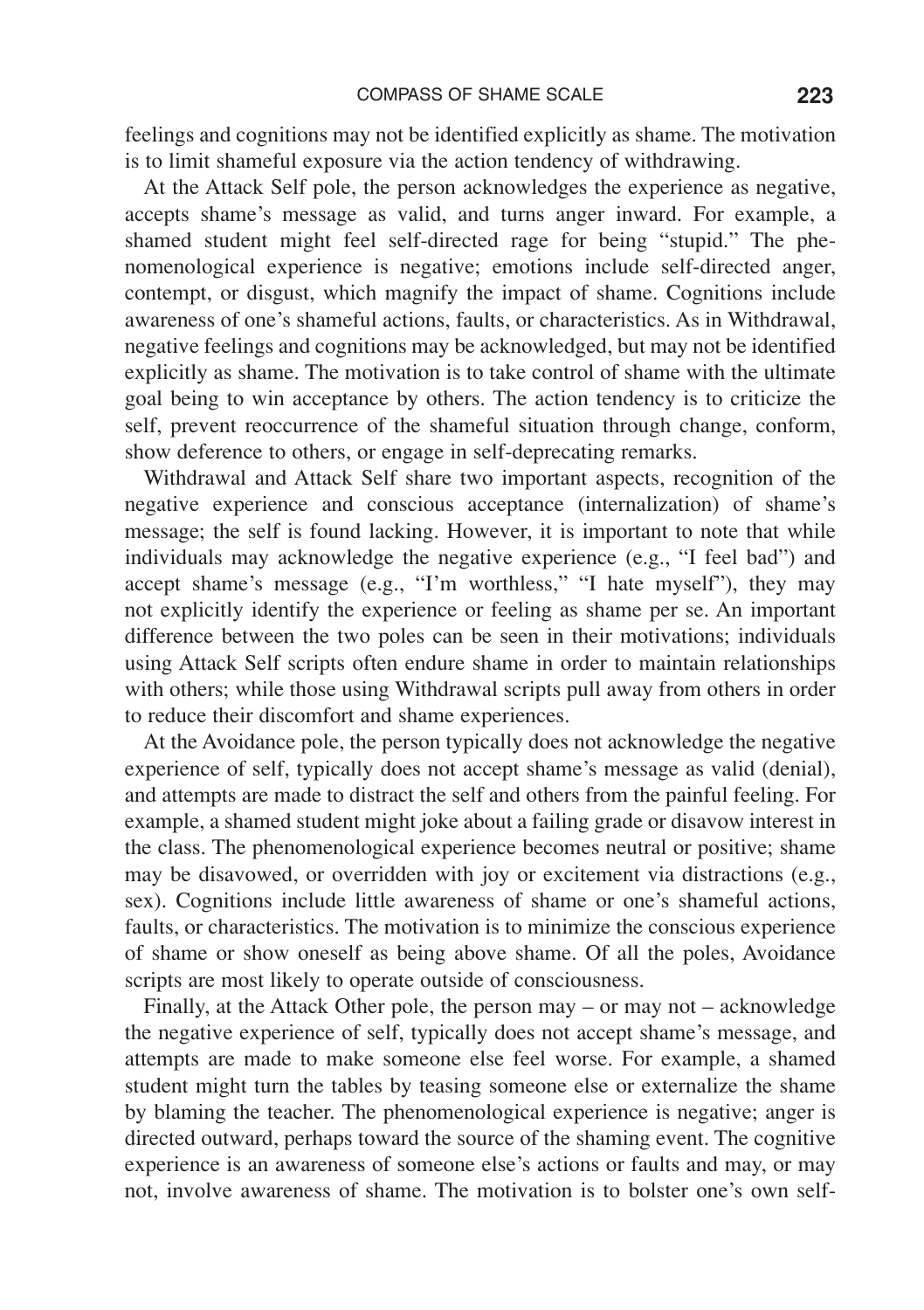image and externalize the shame. The action tendency is to verbally or physically attack someone or something else in order to make someone else feel inferior. Attack Other and Avoidance share the minimization and limited awareness of shame.

Thus, the poles of the compass can be ordered according to the degree to which they involve consciousness and internalization of shame: Withdrawal and Attack Self are equal, both being greater than Attack Other, which is in turn greater than Avoidance. This observation underlies many hypotheses involving differential relationships between these shame-coping styles and other variables of interest, including the frequent lack of discrimination between Withdrawal and Attack Self.

The poles of the compass model may be viewed from either a state or trait perspective, similar to the way in which anger may be viewed as either a state or a trait. As a state, a given shame-coping script may be active briefly, for seconds at a time, or active over a longer period. Multiple scripts may be employed in coping with a single shaming event, consistent with the literature on coping (Horowitz, 1979; Lazarus, 1999; Nathanson, 1992). As a trait, which poles of the compass are employed, frequencies of use, and possibly order of use, are characteristic of an individual over time (Elison, Pulos, & Lennon, 2006). Because multiple scripts may be employed in response to a single situation, and because preference of use may be stable, the poles of the compass are not necessarily independent. For example, acceptance of shame is shared by Attack Self and Withdrawal; minimization is shared by Attack Other and Avoidance; anger is shared by Attack Self and Attack Other. Thus, an individual may tend to employ scripts from specific pairs of poles together; their application may be successive or simultaneous.

#### **THE DEVELOPMENT OF THE COMPASS OF SHAME SCALE**

The Compass of Shame Scale (CoSS) was developed to assess an individual's use of the four styles of shame reactions described by Nathanson's (1992) Compass of Shame model. Development began with a blueprint, or table of specifications, for test item development. Material for the blueprint came from *Shame and Pride* (Nathanson, 1992).

The format of the CoSS is a series of items the stems of which describe potentially shame-inducing situations or variations of shame emotions (e.g., guilt, embarrassment, rejection) followed by four responses, representing reactions characteristic of each of the poles. Nathanson's eight categories of shame-inducing situations described in *Shame and Pride* (1992, p. 317), were used for the item stems. *Shame and Pride* contains a chapter describing each pole of the compass; these were consulted for responses. Due to concern over the ability to assess shame responses via self-report, the responses do not require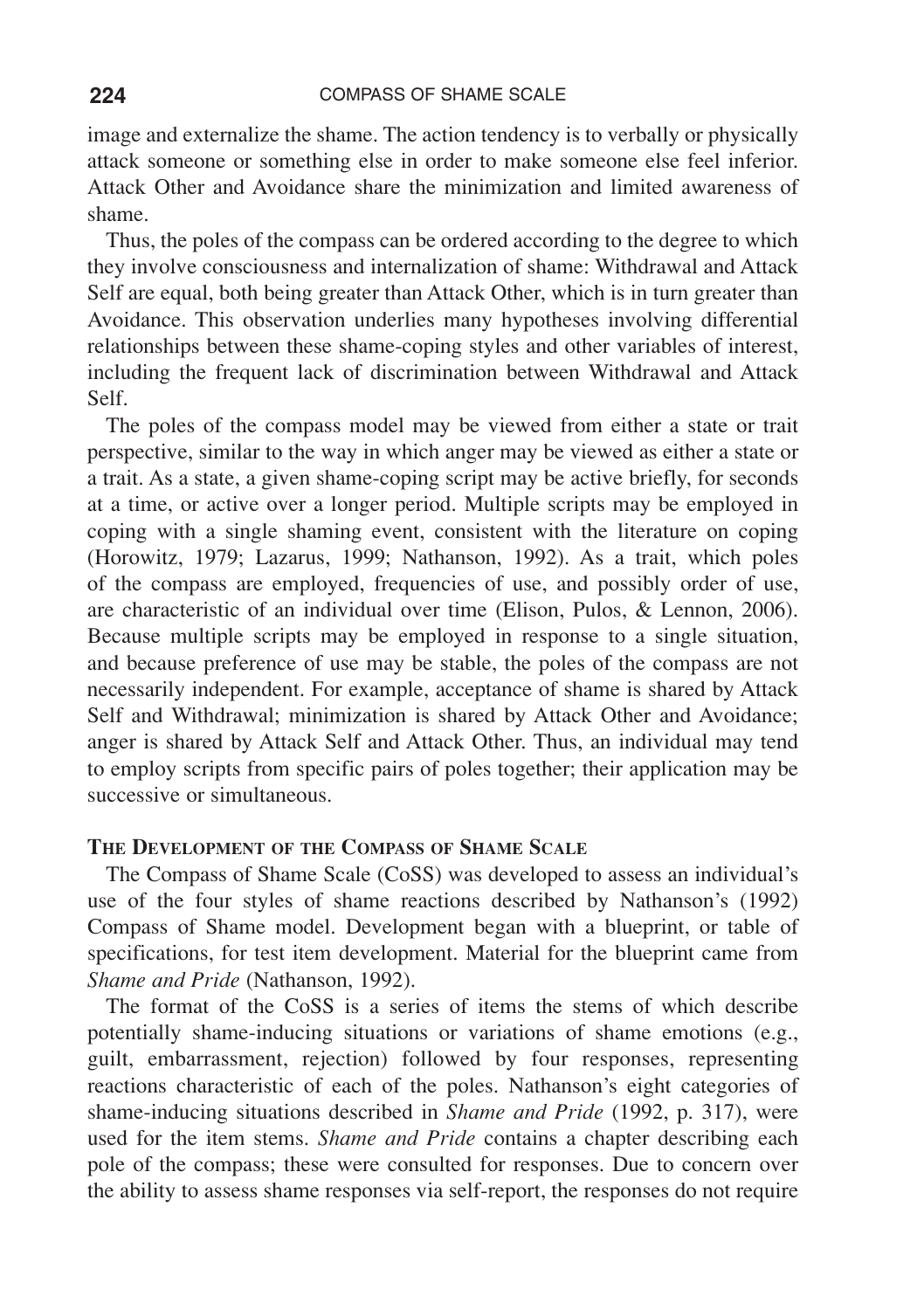acknowledgement of shame per se. For example, rather than inquiring about shame directly, responses describe related feelings and behaviors such as getting angry at others, being self-critical, or making jokes. Individuals are instructed to rate every item using a forced-choice frequency rating, ranging from 0 (*never*) to 4 (*almost always*).

The structure of four responses for each stem, all of which are rated independently, was chosen for four reasons. First, the use of multiple responses reflects the literature on coping, in that multiple coping mechanisms (scripts or schemas) may be employed in reaction to a single situation (Horowitz, 1979; Lazarus, 1999; Nathanson, 1992). Second, participants rate every response, rather than order them, because an ipsative scale was not desired. In other words, participants can – and do – rate all four responses with the same frequency if they desire. Third, having four responses for every stem allows ratings to be summed for each stem in order to compare ratings among the stem scenarios. This type of comparison by scenario is of interest between groups as well as within individuals. The latter is of particular interest in therapy where the CoSS can be used to illuminate which scenarios are particularly painful for an individual (e.g., Cook, 2001). Fourth, grouping responses by stem rather than repeating each stem four times reduces the length and repetitiveness of the CoSS. The entire instrument (Version 3) appears in the Appendix with items annotated to indicate their respective scales.

For the pilot (Version 1), 72 items were written from the blueprint. Four members of the Tomkins Institute reviewed the items for content validity; eight items were rewritten. Thirty-four undergraduate and graduate students completed the CoSS and provided written feedback on the format, stem situations, and responses. Data from the pilot demonstrated alpha reliabilities across the scales of .82 to .88. Feedback indicated the 72-item version was long and repetitive for many participants. In addition, they felt a number of responses were unlikely or confusing. These items tended to have highly skewed distributions or low itemtotal correlations or both. The items to remove were identified and the CoSS was trimmed to 48 items for Version 2. Version 2 had acceptable reliability and factor structure, but three of the items did not load as predicted (Elison et al., 2006). These items were rewritten and the CoSS Version 3 was developed.

The current study examines the reliability and validity of the CoSS. Specific issues include: 1) the reliability of the scales, 2) whether the internal structure of the CoSS is consistent with the theoretical model, and 3) convergent and discriminant validity of the scales as they relate to theoretically predicted criterion variables. As with any validity study, positive findings also serve as empirical support for the theoretical model on which the instrument is based.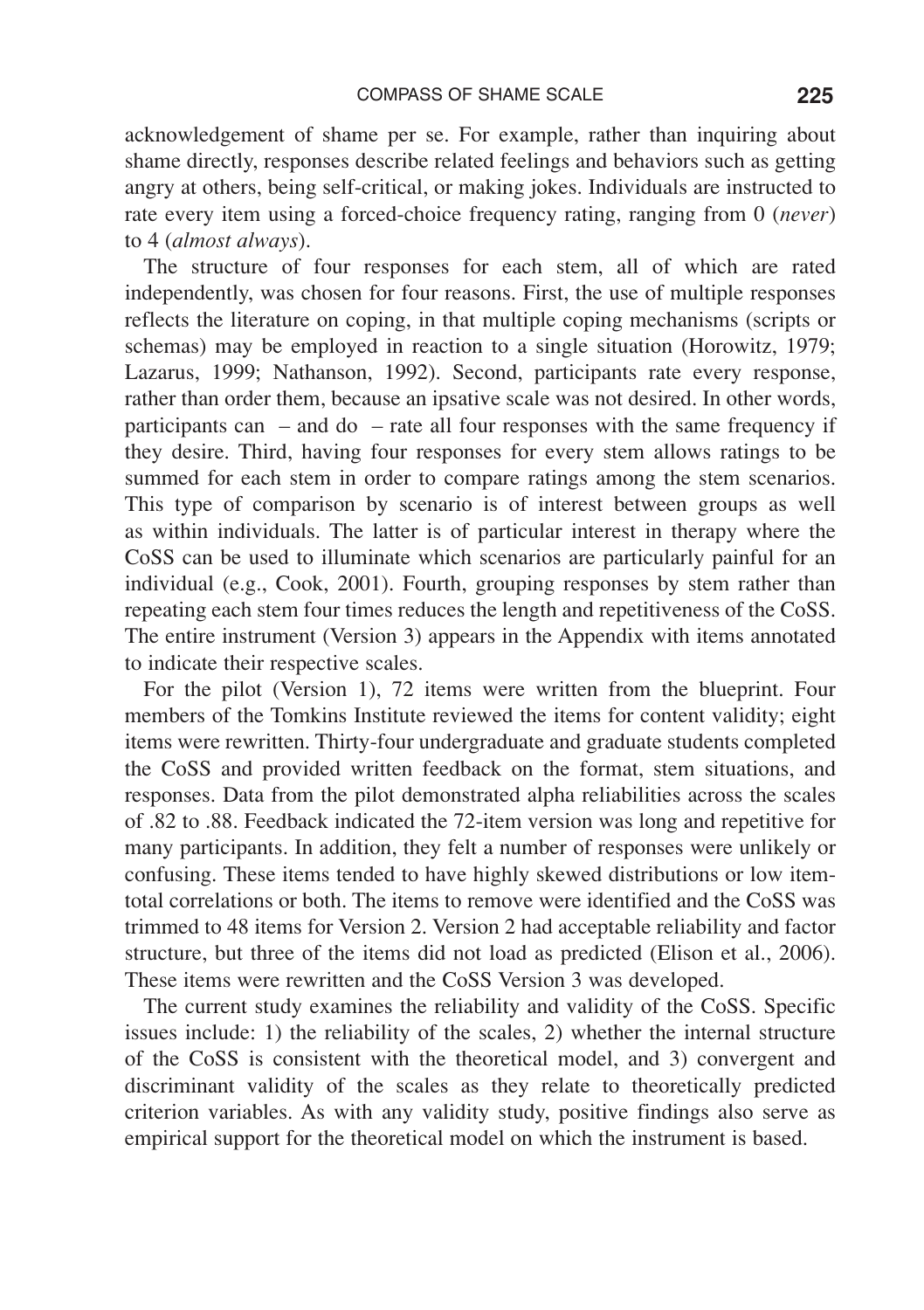#### **METHOD**

### **PARTICIPANTS AND PROCEDURE**

The revised pool of 48 items (CoSS Version 3) and criterion measures were administered to a sample of 322 students (83% undergraduate, 17% graduate; *M*  $= 24.3$  years old,  $SD = 8.4$ ; 68% women, 32% men; 92% European-American). Although all participants completed the CoSS, subgroups completed the criterion measures (Internalized Shame Scale,  $n = 50$ ; Attack Other Scale,  $n = 47$ ; Ways of Coping Questionnaire, *n* = 47; Symptom Check List, *n* = 150). Twenty-seven participants were retested three weeks later to assess stability of the scores over time.

#### **CRITERION MEASURES**

*The Internalized Shame Scale* (ISS; Cook, 2001) was used to explore convergent and discriminant validity in relation to shame and self-esteem. The ISS contains a 24-item shame scale and a 6-item self-esteem scale, referred to here as the ISS-Shame and the ISS-SE, respectively. The coefficient alpha for the ISS shame scale was .95 and alpha for the ISS self-esteem scale was .90.

*The SCL-90-R* (Symptom Check List; Derogatis, 1983) is a 90-item self-report symptom inventory designed to assess patterns of psychological symptoms. The SCL-90 contains nine symptom scales, and three summary scales. Three symptom (Depression, Interpersonal Sensitivity, and Hostility-Anger) and two total (General Severity Index (GSI) and Positive Symptom Distress Index (PSDI)) scales were employed in the current study. The GSI is an index of overall psychological distress while the PSDI is a measure of symptom intensity in that it is corrected for the number of symptoms. The coefficient alphas for the SCL-90-R scales used in the current study were: GSI, .98; PSDI, .98; Depression, .91; Interpersonal Sensitivity, .83; Hostility-Anger, .79.

**The Attack Other Scale** (AOS; Cook, 1996) is a measure of other-directed anger as a trait. Its nine items present statements about an individual's anger, especially in response to interpersonal situations. In the current study the coefficient alpha for the AOS was .83.

*Ways of Coping Questionnaire* The Ways of Coping Questionnaire (WCQ; Folkman & Lazarus, 1988) was used to explore convergent and discriminant validity in relation to emotion-focused and problem-focused coping styles. The WCQ is a 66-item instrument with subscales designed to assess an individual's use of eight different coping processes. These coping processes can be organized into two higher order categories, problem-focused coping and emotion-focused coping (Folkman, Lazarus, Dunkel-Schetter, DeLongis, & Gruen, 1986).

The CoSS is intended to measure the use of affect management scripts (Tomkins, 1991); that is to say, the CoSS is a measure of emotion-focused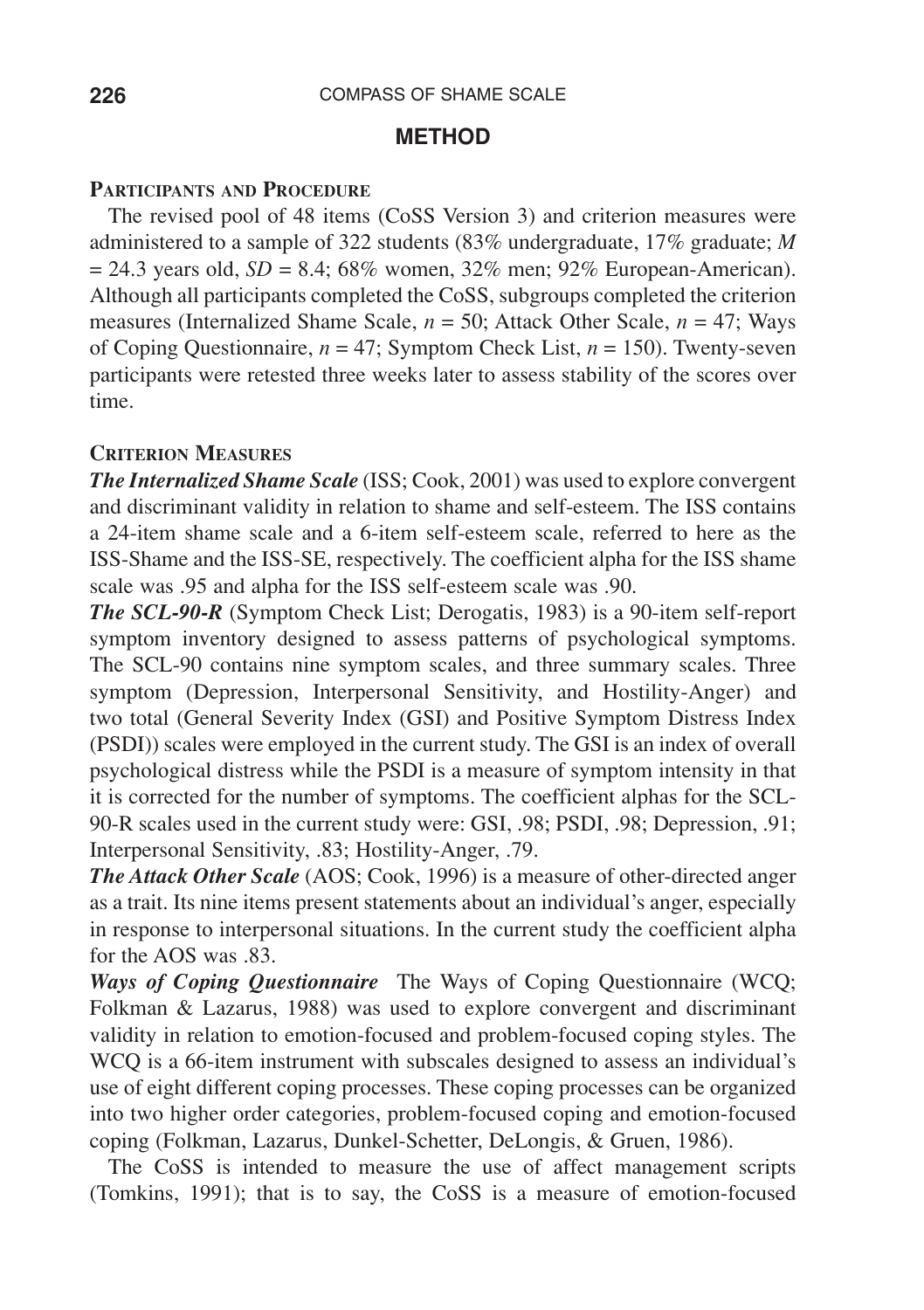coping, not problem-focused coping. These emotion-focused scales were used to assess the convergent validity of the CoSS, while the problem-focused scales were used to assess the divergent validity of the CoSS, that is, some CoSS scales should correlate with other scales measuring emotion-focused coping and should not generally correlate with scales measuring problem-focused coping.

Newer research suggests that Confrontive coping may be more emotion focused and Positive Reappraisal may be more problem focused (Wei, Lennon, & Pulos, 2005). Accordingly, Confrontive Coping, which includes hostility and anger, should correlate with Attack Other, and Positive Reappraisal may not correlate with any of the CoSS scales.

#### **RESULTS**

#### **CONFIRMATORY ANALYSIS OF COSS STRUCTURE**

A confirmatory factor analysis was conducted to examine whether the data fit the a priori model of the CoSS. Specifically, the model predicted that each item would be related only to the scale it was hypothesized to represent. Such a model is a simultaneous test of the unidimensionality of the four CoSS scales. The analysis was conducted with LISREL 8.54, and the Goodness of Fit was evaluated with the two most widely accepted and employed indices of fit – the Comparative Fit Index (CFI) and the Root Mean Square Error of Approximation (RMSEA) (McDonald & Ho, 2002).

The CoSS model demonstrated acceptable fit to the data as the CFI was .94 (CFI greater than .90 is considered acceptable). The RMSEA was .055 with a 90% confidence interval between 0.052 and 0.059. An RMSEA with the upper limit of the confidence interval below .10 is considered an acceptable fit.

Moderate correlations were found among the latent variables; Withdrawal with Attack Other .63 (*p* < .001), with Attack Self .82 (*p* < .001), with Avoidance .23  $(p < .001)$ , Attack Other with Attack Self .53 ( $p < .001$ ), with Avoidance .44 (*p* < .001); Attack Self with Avoidance .11 (*p* < .05).

#### **ITEM INDEPENDENCE**

Although the CoSS is not an ipsative measure the format could have led subjects to respond as if it were. If the subjects responded to the CoSS as an ipsative measure then we would expect (Hicks, 1970): 1) the 4 responses within each of the 12 stems to be negatively correlated with each other, 2) the 4 scales to be negatively correlated with each other, and 3) the mean correlation of all scales with any variable to approach zero. This was not the case. First, the average correlations within each of the twelve stems were always positive, ranging from .025 to .249, with a median of .178. The variances ranged from .001 to .069, with a median of .042. Second, the mean correlation among the scales was .39.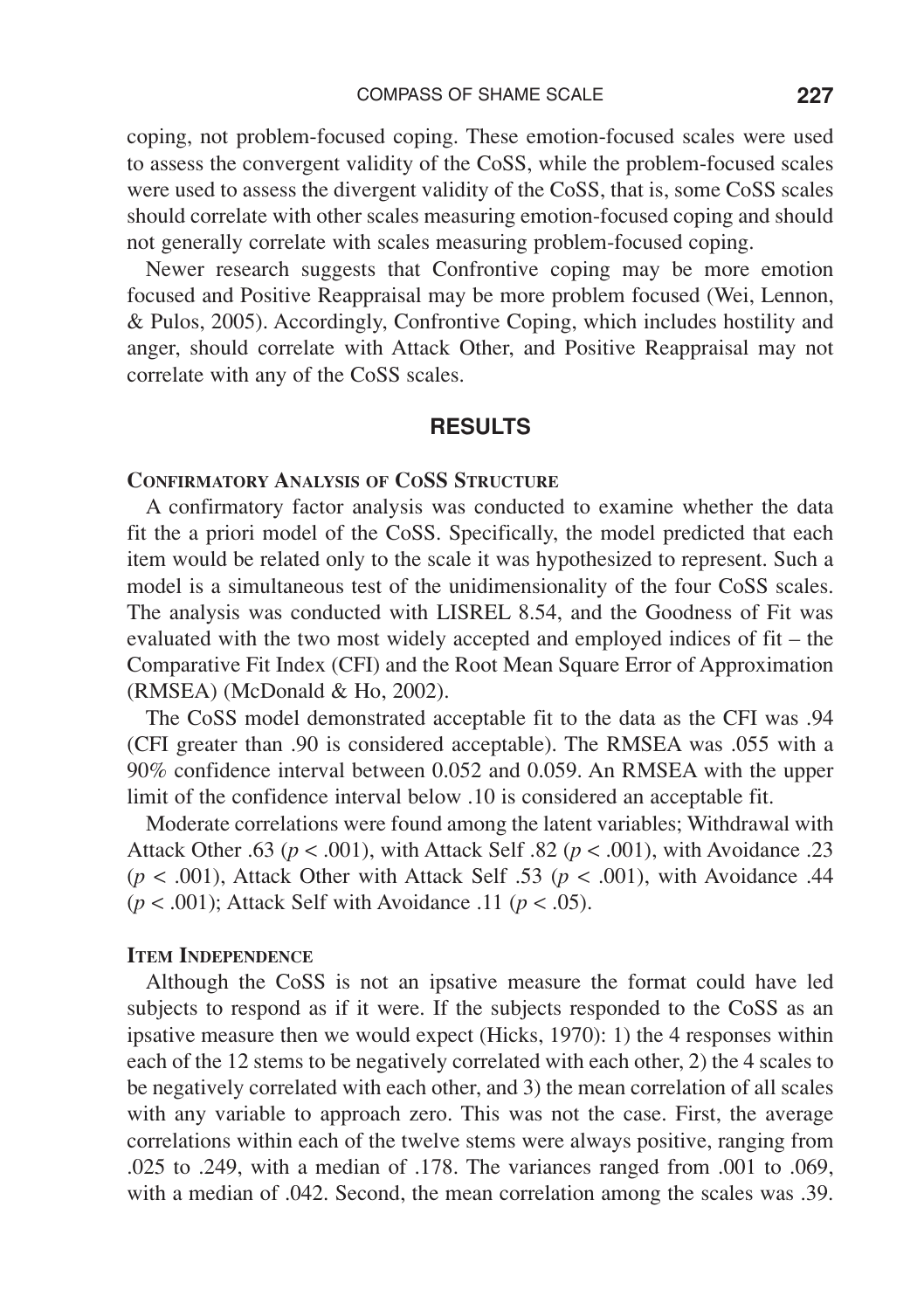Third, the mean correlation between the scales and other variables is not zero, as can be seen in Table 1.

| <b>CORRELATIONS</b>                        |                |                     |                |                |  |  |
|--------------------------------------------|----------------|---------------------|----------------|----------------|--|--|
| Validity Construct                         | <b>WD</b>      | AS                  | AO             | AV             |  |  |
| Shame (ISS)                                | $1_{\rm a}$    | $1_{a}$             | 3 <sub>h</sub> | 4 <sub>h</sub> |  |  |
|                                            | $.71***$       | $.72***$            | $.31*$         | .16            |  |  |
| Self-Esteem (ISS)                          | $-1_a$         | $-1$ <sub>a,b</sub> | $-3b, c$       | 0 <sub>c</sub> |  |  |
|                                            | $-.55***$      | $-.37***$           | $-.21$         | .10            |  |  |
| Global Severity Index (SCL-90-R)           | 2 <sub>h</sub> | $1_{a}$             | 3 <sub>h</sub> | 0 <sub>c</sub> |  |  |
|                                            | $.40***$       | $.52***$            | $.34***$       | .14            |  |  |
| Positive Symptom Distress Index (SCL-90-R) | 2 <sub>b</sub> | $1_a$               | 3 <sub>b</sub> | 0 <sub>c</sub> |  |  |
|                                            | $.33***$       | $.54***$            | $22**$         | .05            |  |  |
| Depression (SCL-90-R)                      | $2_{\rm b}$    | $1_{\rm a}$         | 3 <sub>c</sub> | $0_d$          |  |  |
|                                            | $.44***$       | $.57***$            | $.29***$       | .11            |  |  |
| Interpersonal Sensitivity (SCL-90-R)       | $1_{\rm a}$    | $1_{a}$             | 3 <sub>h</sub> | 4 <sub>c</sub> |  |  |
|                                            | $.52***$       | $.54***$            | $.38***$       | .14            |  |  |
| Hostility-Anger (SCL-90-R)                 | 0 <sub>h</sub> | $2_a$               | $1_{a}$        | 0 <sub>b</sub> |  |  |
|                                            | .15            | $.30***$            | $.32***$       | .13            |  |  |
| Anger (AOS)                                | 0 <sub>h</sub> | 2 <sub>b</sub>      | $1_a$          | 0 <sub>b</sub> |  |  |
|                                            | .21            | $.25*$              | $.63***$       | .11            |  |  |
| Distancing (WCQ)                           | $-2b$          | $-2b$               | $-2b$          | $1_{a}$        |  |  |
|                                            | $-.20$         | $-.31*$             | $-.30*$        | $.28*$         |  |  |
| Escape-Avoidance (WCQ)                     | $1_{\rm a}$    | $0_{a,b}$           | $1_{a,b}$      | 0 <sub>b</sub> |  |  |
|                                            | $.38***$       | $.39***$            | $.31*$         | .04            |  |  |
| Accepting Responsibility (WCQ)             | $0_{a,b}$      | $1_{a}$             | $0_{a,b}$      | 0 <sub>b</sub> |  |  |
|                                            | $.24*$         | $.26*$              | .08            | $-.10$         |  |  |
| Confrontive Coping (WCQ)                   | $0_a$          | $0_a$               | $1_{\rm a}$    | $0_a$          |  |  |
|                                            | .10            | .07                 | $.28*$         | .20            |  |  |
| Self-Controlling (WCQ)                     | $\theta$       | $\theta$            | $\theta$       | $\theta$       |  |  |
|                                            | .18            | .14                 | .01            | .19            |  |  |
| Seeking Social Support (WCQ)               | $\Omega$       | $\overline{0}$      | $\overline{0}$ | $\overline{0}$ |  |  |
|                                            | .16            | .18                 | .08            | $-.11$         |  |  |
| Planful Problem Solving (WCQ)              | $\mathbf{0}$   | $\overline{0}$      | $\theta$       | $\mathbf{0}$   |  |  |
|                                            | $-.03$         | .00                 | $-.05$         | .09            |  |  |
| Positive Reappraisal (WCQ)                 | $\overline{0}$ | $\overline{0}$      | $\overline{0}$ | $\overline{0}$ |  |  |
|                                            | .06            | .09                 | .00            | .03            |  |  |

**TABLE 1 ORDERING OF COSS SCALES BY PREDICTED MAGNITUDE OF CORRELATIONS VERSUS OBSERVED**

*Note:* 1 indicates largest predicted magnitude. 0 indicates no correlation predicted. Row predictions with different subscripts indicate the observed correlations differ significantly at  $p < .05$  (Meng et al., 1992). WD – Withdrawal; AS – Attack Self; AO – Attack Other; AV – Avoidance. ISS – Internalized Shame Scale; *n* = 50. SCL-90-R – Symptom Checklist; *n* = 150. AOS – Attack Other Scale; *n* = 47. WCQ – Ways of Coping Questionnaire; *n* = 47.  $*_{p}$  < .05. \*\**p* < .01. \*\**p* < .001. All one-tailed.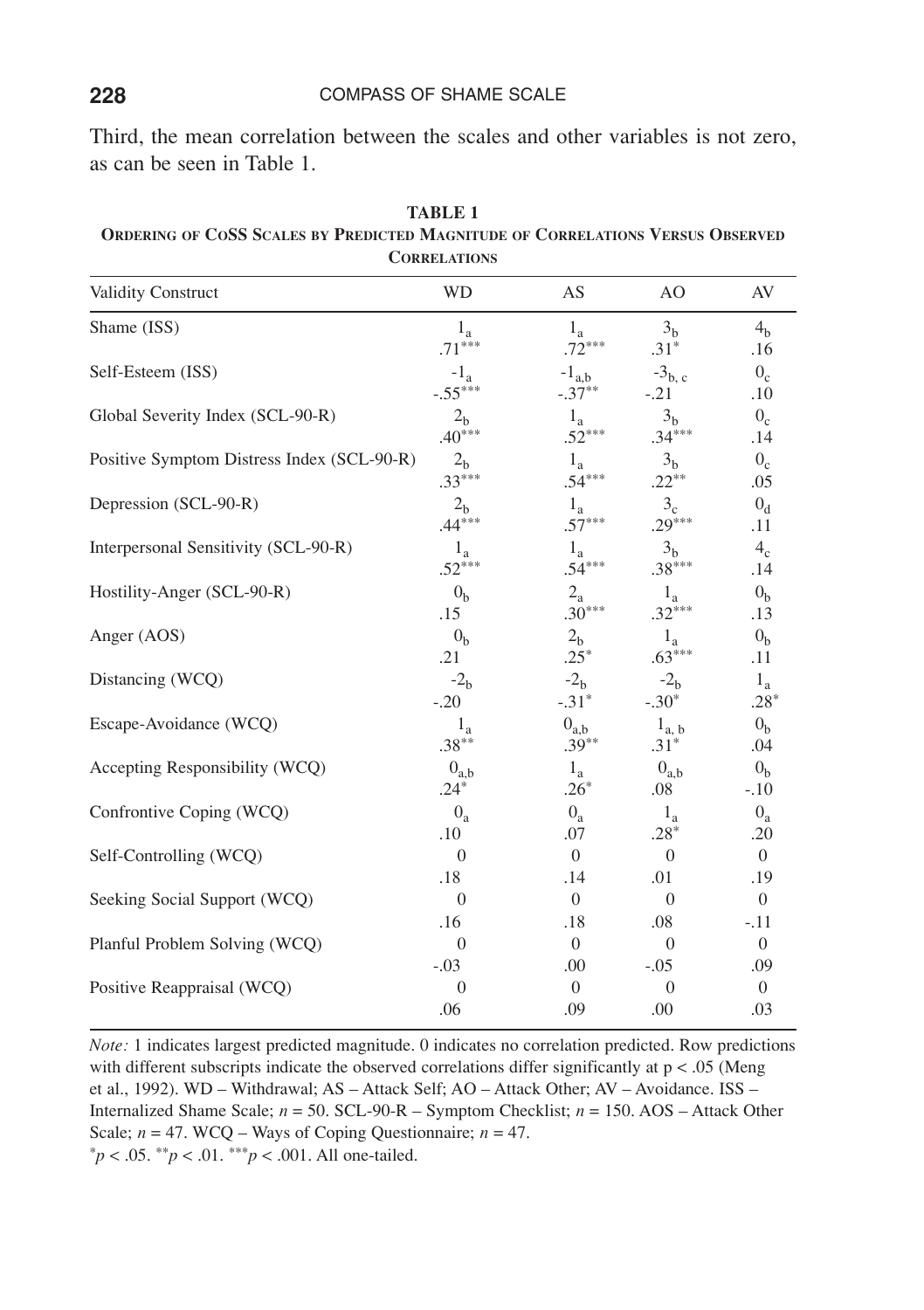#### **RELIABILITY**

Internal consistency was examined for the four a priori scales. Cronbach's alphas were acceptable (Withdrawal, .89; Attack Other, .85; Attack Self, .91; Avoidance, .74). Three-week test-retest reliabilities for 27 participants were: Withdrawal, .75; Attack Other, .85; Attack Self, .81; Avoidance, .75.

## **MEAN DIFFERENCES**

The four scales differed in their frequency of use (Attack Self, *M* = 24.20,  $SD = 9.60$ ; Withdrawal,  $M = 21.89$ ,  $SD = 9.28$ ; Avoidance,  $M = 22.59$ ,  $SD =$ 6.25; Attack Other,  $M = 14.93$ ,  $SD = 7.37$ ). Attack Self was the most commonly endorsed and Attack Other was endorsed the least.

#### **CONVERGENT VALIDITY WITH CRITERION MEASURES**

To investigate convergent validity Pearson correlations were computed among scores from the individual CoSS scales and scores from the instruments described previously. These correlations and related hypotheses are displayed in Table 1. Tests for the significance of differences between correlated correlation coefficients were computed (Meng, Rosenthal, & Rubin, 1992); these results are also displayed in Table 1.

*Shame (Internalized Shame Scale – ISS)* Given the "internalized" (trait) nature of the ISS, strong correlations with the Withdrawal  $(r = .71)$  and Attack Self  $(r = .72)$  scales were expected and obtained; both correlations were significantly greater than the ISS correlations with the Attack Other  $(r = .31)$  and Avoidance  $(r = .16)$  scales. Only the Avoidance correlation was nonsignificant.

Self-esteem (Internalized Shame Scale – ISS-SE) Due to the consciousness and internalization of shame shared by the Withdrawal and Attack Self scales, moderately strong negative correlations with the ISS Self-Esteem scale were predicted and obtained (Table 1; *r* = -.55 and -.37, respectively). However, the Attack Other correlation was nonsignificant. The magnitudes of these correlations with self-esteem for all four CoSS scales were similar to the CoSS correlations reported by Yelsma, Brown and Elison in their study (2002) of self-esteem. As expected, greater consciousness and internalization of shame were, in general, reflected in lower self-esteem. The significant differences between correlations suggest externalization via Attack Other, and minimization via Avoidance, may act to protect self-esteem in comparison to Withdrawal and Attack Self.

*Psychological Symptoms (Symptom Check List – SCL-90-R)* In general, Compass of Shame styles were predicted to relate to psychological symptoms according to the degree to which they involve consciousness and internalization of shame, with the caveat that Attack Self was expected to have the strongest relationship due to the intrapunitive nature of these scripts. These were the hypotheses proposed for the GSI, the PSDI, and Depression. The hypotheses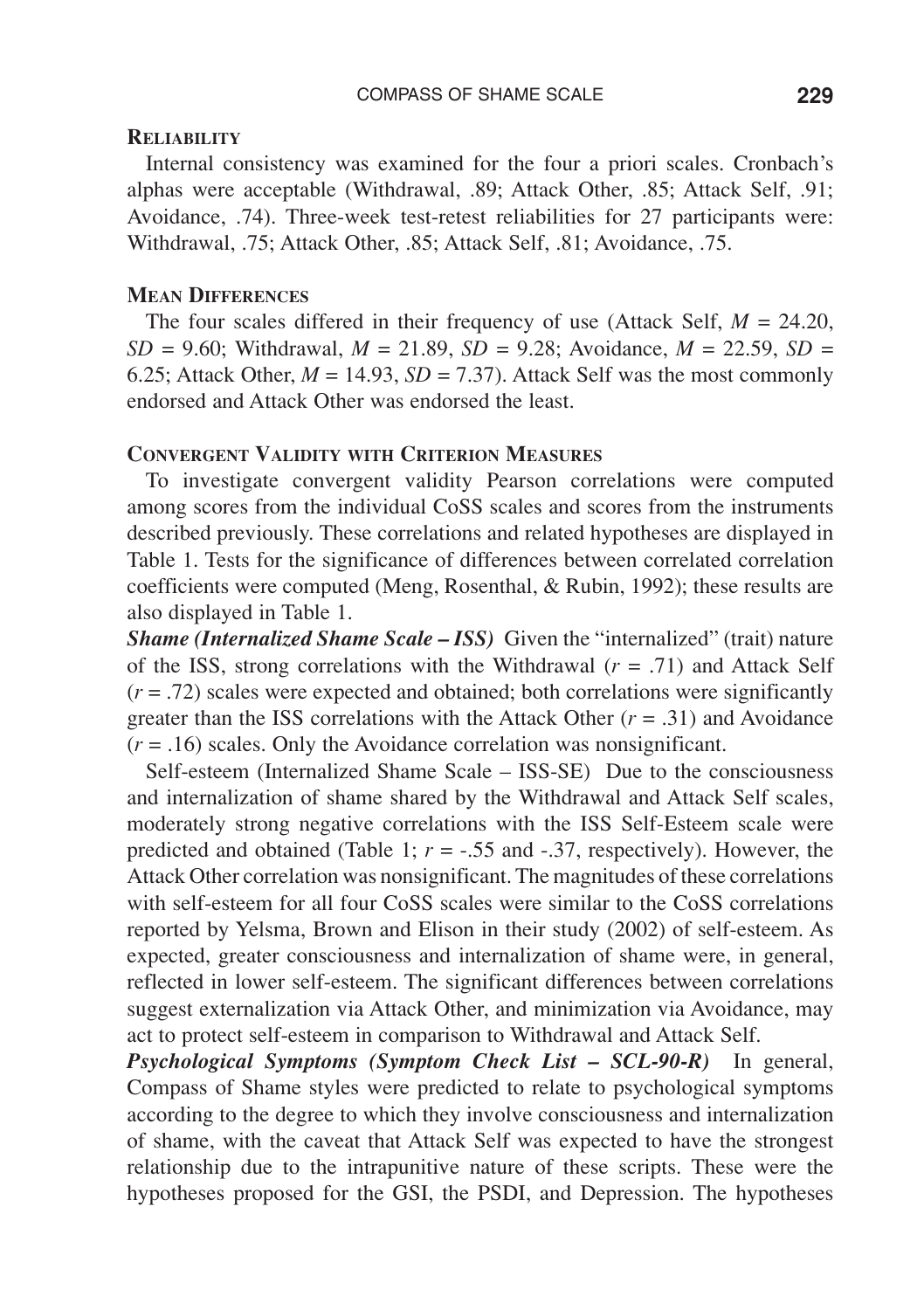were supported for all three measures; however the correlations with the GSI and PSDI were not significantly higher for Withdrawal than for Attack Other.

The Interpersonal Sensitivity scale was hypothesized to follow the general hypothesis with the exception that Withdrawal and Attack Self were not expected to differ. The results supported these hypotheses; however, the Avoidance correlation was nonsignificant. It was hypothesized that Hostility would primarily be related to Attack Other and – to a lesser degree – to Attack Self, but related to neither Avoidance nor Withdrawal. Again, the results supported these hypotheses; however the correlation with Attack Other was not significantly higher than for Attack Self. In summary, Compass of Shame styles demonstrated a differentiated pattern of correlations with psychological symptoms.

*Anger (Attack Other Scale – AOS)* Due to the anger inherent in the CoSS Attack Other Subscale and, to a lesser extent the Attack Self scale, they were predicted to correlate with measures of trait anger. Withdrawal and Avoidance were predicted to be unrelated to trait anger. The correlations with the AOS supported these hypotheses; however the correlation with Attack Self was not significantly higher than the correlations with Withdrawal and Avoidance.

*Coping (Ways of Coping Questionnaire)* Of the eight Ways of Coping scales (Folkman & Lazarus, 1988), four scales (Distancing, Escape-Avoidance, Accepting Responsibility, Confrontive Coping) were expected to be significantly correlated with some CoSS scales. These scales are largely emotion-focused in ways similar to specific CoSS scales.

The Distancing scale of the Ways of Coping Questionnaire "describes cognitive efforts to detach oneself and to minimize the significance of the situation" (Folkman & Lazarus, 1988, p.11), thus representing emotional distancing. Distancing is a feature of the Compass of Shame Avoidance style and in contrast to the emotional nature of the Attack Self, Withdrawal, and Attack Other styles. The CoSS correlations with the Distancing scale supported these hypotheses; however, the Withdrawal correlation, while negative, was nonsignificant.

The items in the Escape-Avoidance scale of the Ways of Coping Questionnaire acknowledge a problem and associated distress. They describe attempts to escape from the problem such as "avoided being with people in general" or "took it out on other people," behaviors exhibited by those who employ the Compass of Shame Withdrawal and Attack Other styles. Although the Ways of Coping Questionnaire and the CoSS both contain scales labeled "Avoidance," their meanings are very different. CoSS Avoidance represents emotional detachment or disavowal; in contrast, the Ways of Coping Questionnaire Escape-Avoidance items acknowledge the emotionality of the situation and the resulting need to withdraw. Therefore, no correlation between the two "Avoidance" scales was expected. The observed correlations supported these hypotheses, with the exception of the unexpected relationship between Escape-Avoidance and Attack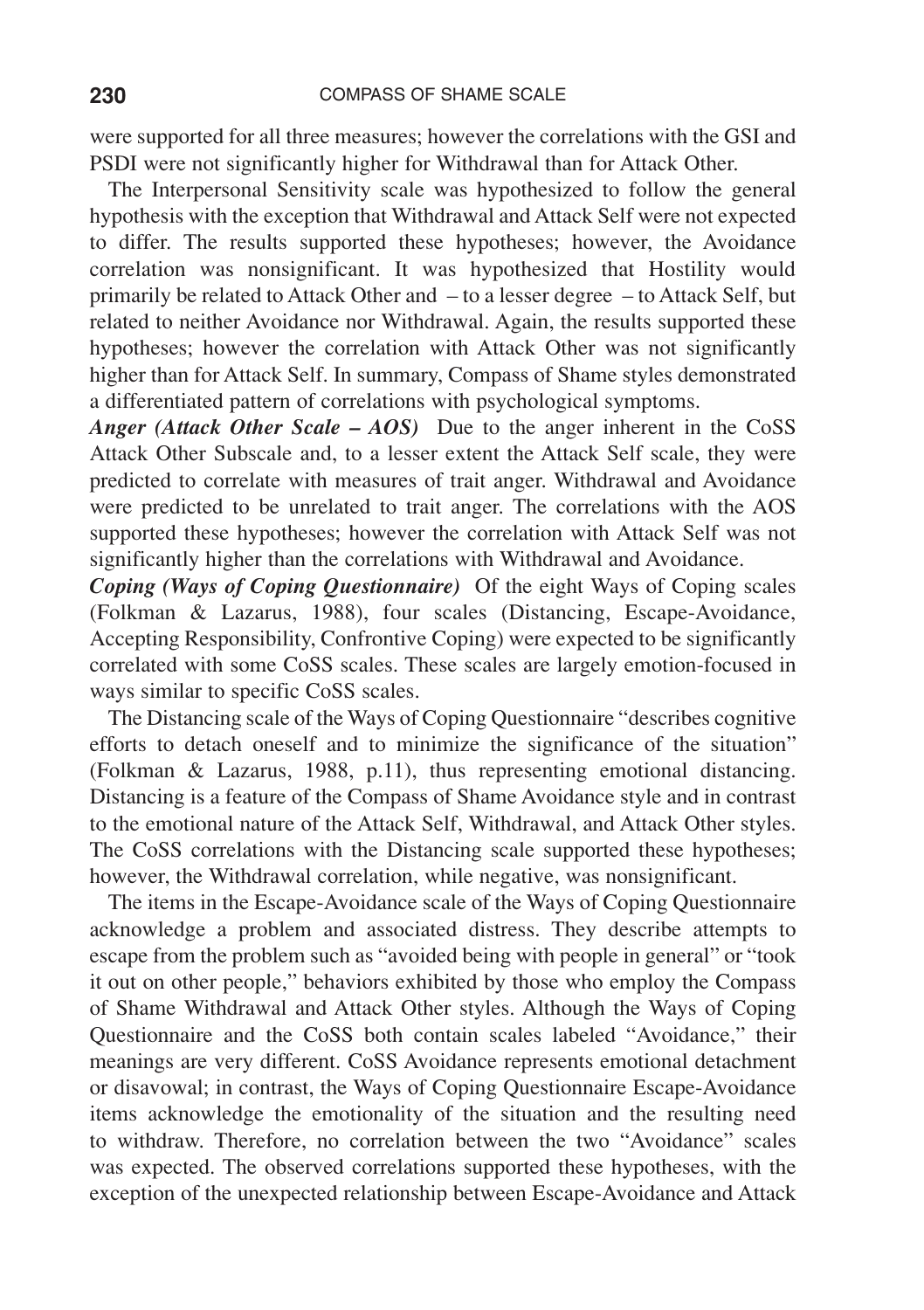Self, which did not differ significantly from the correlations with Withdrawal and Attack Other. The correlation with Attack Self may have been due to the acknowledgement of negative emotion shared by both scales.

Accepting Responsibility contains themes of internalization, self-criticism, and deference, which resulted in significant correlations with Attack Self and Withdrawal. Confrontive Coping includes hostility and anger, which, as predicted, resulted in a significant correlation with Attack Other. The remaining scales describe predominately problem-focused behaviors. Therefore, relationships between these four scales and CoSS scales were not predicted. None of these scales demonstrated significant correlations with the CoSS scales.

#### **MALE/FEMALE DIFFERENCES**

Male/Female differences were seen in three of the four scales. Men exhibited more avoidance than did women ( $t = 1.98$ ,  $d = 24$ ) and women exhibited more Attack Self  $(t = 5.04, d = .61)$  and more Withdrawal  $(t = 5.07, d = .61)$ . While women also exhibited more Attack Other the results were neither statistically significant nor large  $(t=1.53, d=.19)$ .

# **CONCLUSION**

Its psychometric properties indicate that the CoSS is a promising instrument for the assessment of shame-coping styles. It has the expected internal structure. The four scales have acceptable to high internal consistency. The scales demonstrate the expected pattern of correlations with criterion variables. Withdrawal and Attack Self share characteristic features of acceptance and internalization of shame. Illustrating the intrapunitive nature of Attack Self scripts, the Attack Self scale demonstrates the strongest relationships with psychological symptoms in terms of the Global Severity Index, the Positive Symptom Distress Index, and Depression. Attack Other scripts serve to externalize or redirect shame. The Attack Other scale is differentiated by greater hostility and anger and has been associated with psychopathy (Campbell & Elison, 2005). Avoidance scripts serve to disavow or minimize shame. Fewer psychological symptoms and the use of Distancing as a coping strategy characterize Avoidance. The internal structure and the numerous validity measures support the Compass of Shame as a theoretical model and support the CoSS as a tool which accurately assesses this model.

# **CORRELATIONS AMONG FACTORS**

With one exception the correlations among factors appear to reflect the features shared by specific pairs of poles: acceptance shared by Attack Self and Withdrawal, minimization shared by Attack Other and Avoidance, and anger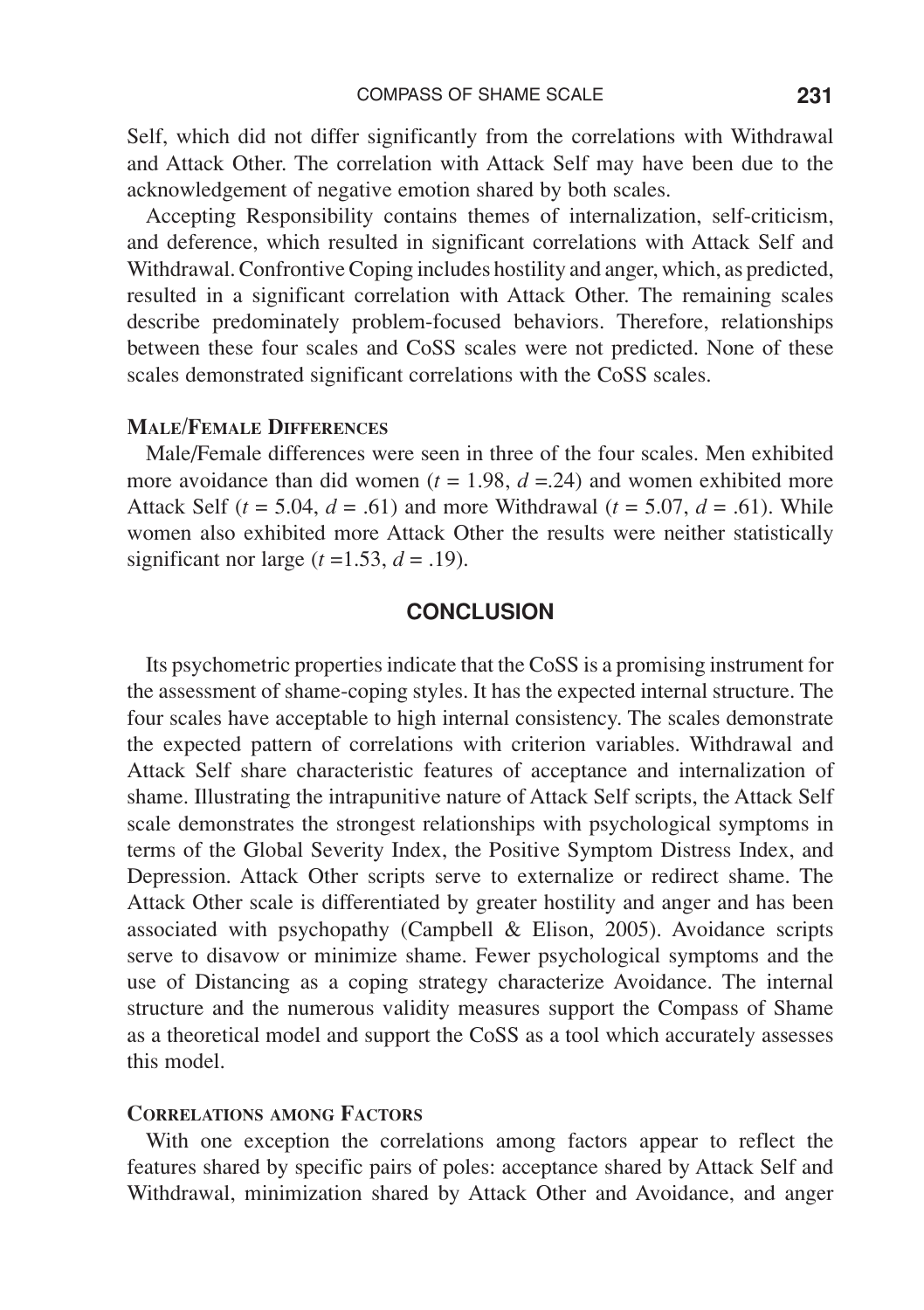shared by Attack Self and Attack Other. As expected, Attack Self and Withdrawal have the highest correlation among any pair of factors. These poles share the conscious and internalized nature of the shame experience; shame is accepted as valid and there is a willingness to acknowledge feeling bad (Nathanson, 1992). In contrast, the Attack Other and Avoidance poles share the minimization of shame, which accounts for their moderate correlation. A moderate correlation is seen between both Attack poles. They share the anger characteristic and one might expect the target of the anger to vacillate between self and others (Nathanson, 1992). As expected, the pairs Attack Self and Avoidance and Withdrawal and Avoidance exhibit low correlations.

The one exception is the unexpectedly high correlation found between Attack Other and Withdrawal. This correlation may represent passive-aggressive behavior, passive behaviors of the Withdrawal pole and aggressive behaviors of the Attack Other pole. Evidence for a connection between a desire to withdraw and anger was found by Wicker, Payne, and Morgan (1983) and Tangney, Miller, and Flicker (1992). Empirical support for this interpretation comes from Cook's (1996) work with his Internalized Shame Scale and his Attack Other Scale (see Measures section). Cook's results include correlations between the MCMI-II Passive Aggressive scale and the ISS of .65, and with the AOS of .64, both significant at  $p < .001$ .

The CoSS scales are not orthogonal; nor were they meant to be. The correlations among the factors suggest that individuals frequently employ more than one script, but it does not mean the scales are redundant. Folkman and Lazarus (1988) note that an important question in coping research is the temporal unfolding of coping processes. CoSS scales may be correlated with each other and with similar magnitudes to other variables because one CoSS style often follows another. In addition, Folkman and Lazarus note that situational factors, such as the type of stressor and whether the situation is changeable, affect choice of coping styles. Because the CoSS focuses specifically on coping with shame, situational factors are less variable in comparison to the Ways of Coping Questionnaire where a wide variety of stressors are involved. Thus, CoSS scales may show less discrimination than measures of coping with stressors in general. Nonetheless, even in the case of the most highly correlated scales, Attack Self and Withdrawal, over 16% of the participants differ on the two scales by more than one standard deviation. Studies of their temporal relationships or with criterion variables assessing the differences suggested by Nathanson (e.g., conformity, shyness) may better reveal discrimination between Withdrawal and Attack Self.

*Convergent Validity* Significant correlations between CoSS scales and criterion measures are evident in almost all cases where they were predicted (28 of 32). As predicted, the intrapunitive nature of Attack Self scripts acts to magnify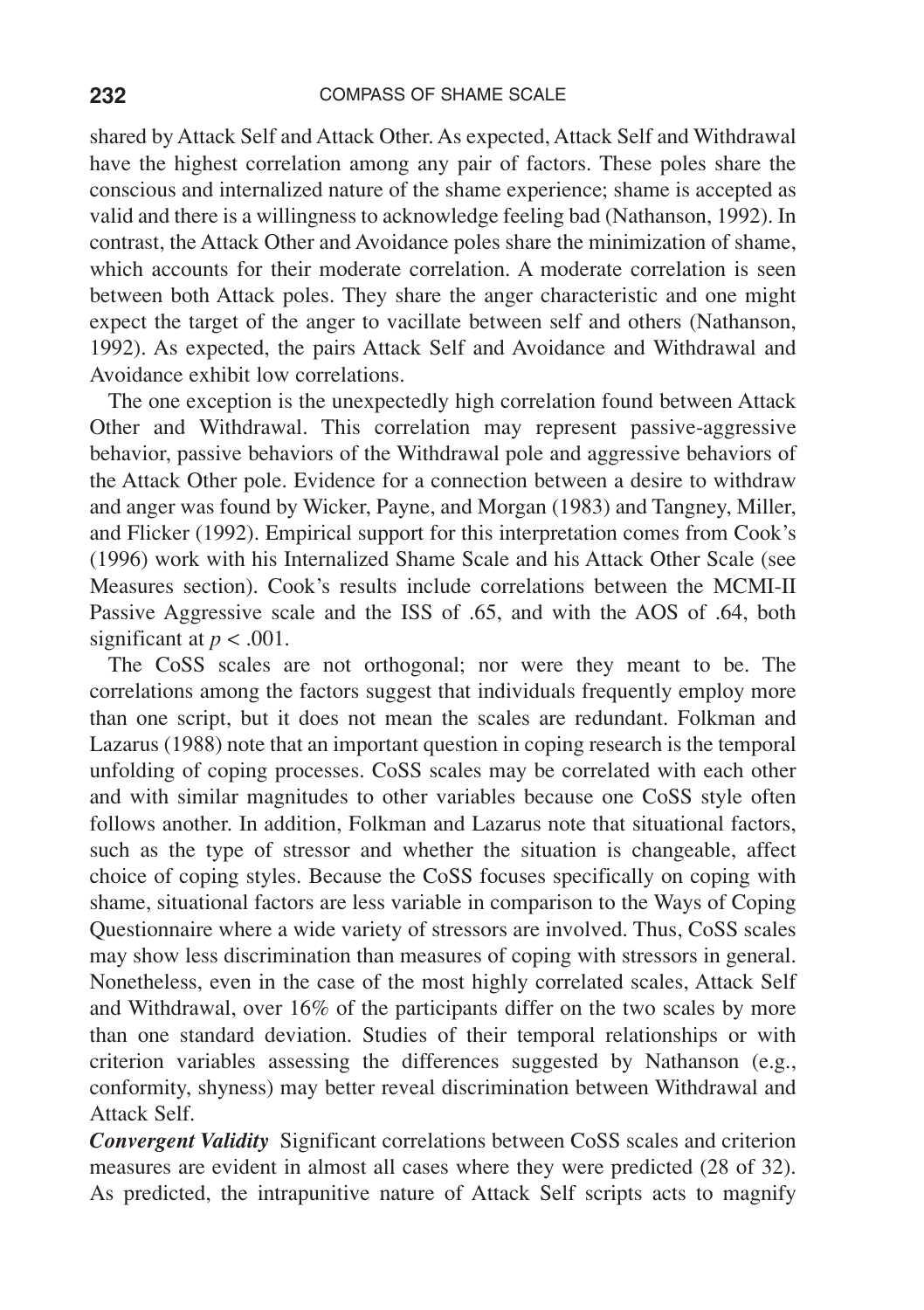the destructive aspects (e.g., depression, symptom distress index) of shame; Withdrawal and Attack Self scripts are characterized by internalization (e.g., internalized shame, lowered self-esteem); Attack Other scripts involve externalization (e.g., hostility, anger); Avoidance acts through emotional minimization (e.g., distancing).

*Discriminant Validity* When validating a scale composed of multiple subscales, such as the CoSS, discriminant validity encompasses two separate issues. The first issue is discrimination in general; in other words, are CoSS scales uncorrelated with measures for which no relationship is expected? The second issue is discrimination among CoSS scales; in other words, do the magnitudes of the correlations between CoSS scales and a given criterion measure differ? In terms of general discrimination, CoSS scales are not significantly correlated with measures of problem-focused coping, with one anticipated exception (i.e., Attack Other – Confrontive Coping). Nor are they significantly correlated with Seeking Social Support, an emotion-focused style unlike any CoSS scale. Thus, in our limited test, the results support general discriminant validity.

In terms of discrimination among CoSS scales, the magnitudes of the correlations usually differ across scales as predicted (54 of 56 hypotheses); in many cases these differences are significant (40 of 56). This differentiated pattern is important because Compass of Shame styles are believed to mediate the relationships between the experience of shame and other variables, with different relationships predicted for each of the four styles (Nathanson, 1992). However, a number of important exceptions are evident. While the magnitudes of correlations between Attack Other and criterion variables are lower than for Withdrawal and Attack Self as predicted, in several cases these differences are not significant. More importantly, the magnitudes of correlations between Withdrawal and Attack Self and the majority of criterion measures do not differ significantly. While many of these similarities were anticipated, the hypothesized differences between Withdrawal and Attack Self are significant in only four of seven cases.

## **FUTURE APPLICATIONS**

Nathanson (1992) hypothesized that Compass of Shame styles are differentially related to variables associated with shame (e.g., depression, hostility), as would be the case if shame coping mediated the relationships between the experience of shame and these variables. While mediation was not explored in the present study, the results support the hypothesis of differentiated relationships with regard to a variety of constructs: internalization of shame, self-esteem, psychological symptoms, anger, and other coping styles. Similarly, other studies have supported this hypothesis with regard to self-esteem (Yelsma et al., 2002), psychopathy (Campbell & Elison, 2005), anger, and a general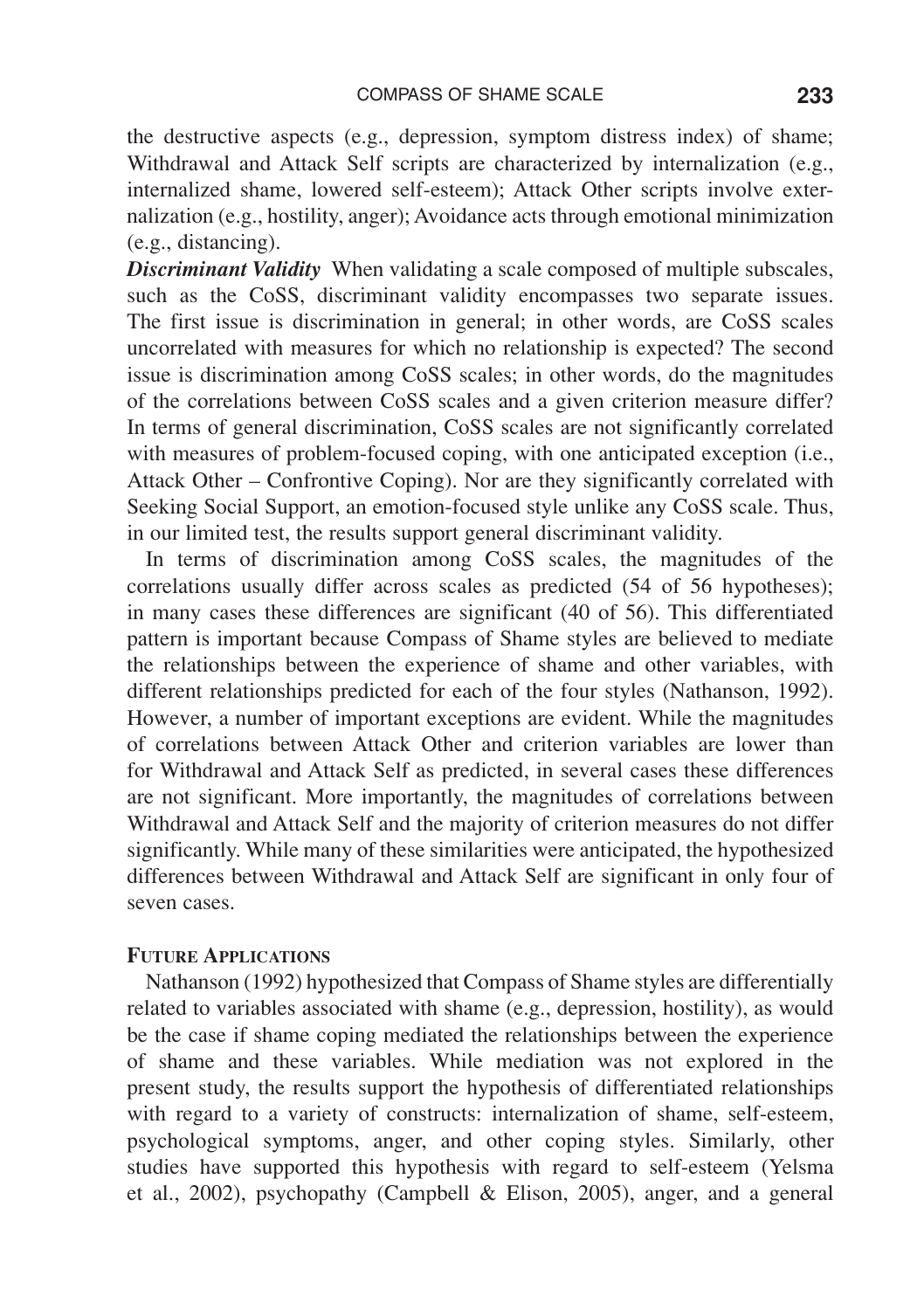measure of psychological symptoms (Elison et al., 2006). Recent reviews of the shame and guilt literature encourage investigations of when, and under what conditions, these emotions are adaptive versus maladaptive (Bybee & Quiles, 1998; Ferguson & Stegge, 1998; Tangney & Dearing, 2002). The CoSS and results reported here provide a starting point from which these questions may be addressed. Each of the four CoSS scales assesses a different approach to shame coping and each approach may be adaptive or maladaptive depending on the context in which it is employed.

From the results presented here one might infer that Avoidance is a more effective or adaptive shame-focused coping style than the others. This conclusion depends on one's definition of effective and adaptive. Certainly Avoidance exhibits weaker associations with psychological symptoms as measured in this study. However, Avoidance may have other associated costs, which reduce its effectiveness. Nathanson's theory (1992) suggests that addictions and narcissism may be among the costs of Avoidance. Furthermore, the denial aspect of Avoidance coping may serve to attenuate correlations. People who employ Avoidance would be less likely to be aware of psychological symptoms, even when present, a limitation of self-report studies. A more complete assessment of Avoidance may require ratings of participants by other sources and measures of other attributes, such as addictions, narcissism, and quality of relationships. Therefore, conclusions about which styles are more effective, adaptive, or healthy should be framed in a broader context. These are issues to be pursued in future studies.

There has been an increased focus on the role of shame in the development of self, self-esteem, and psychopathology. The tragedy at Columbine High School and more recent school shootings have resulted in increased awareness of the role of shame in violence (Elison & Harter, 2004; Harter, Low, & Whitesell, 2003; Nathanson, 2003); focus has switched from the bullies to the bullied. The relevance of the Compass of Shame model to the development of self, self-esteem, psychopathology, and violence suggests its value in research, psychotherapy, and interventions. Indeed, the current study provides empirical support for the major theoretical prediction of this model, specifically a differentiated pattern of associations between shame-coping styles and related constructs. The way in which one copes with, or defends against, shame truly is an important aspect of the shame experience. The reliability, structural validity, and criterion-related validity of the CoSS support its use as a measure of the underlying Compass of Shame model.

# **REFERENCES**

Bybee, J., & Quiles, Z. N. (1998). Guilt and mental health. In J. Bybee (Ed.), *Guilt and children* (pp. 269-291). New York: Academic Press.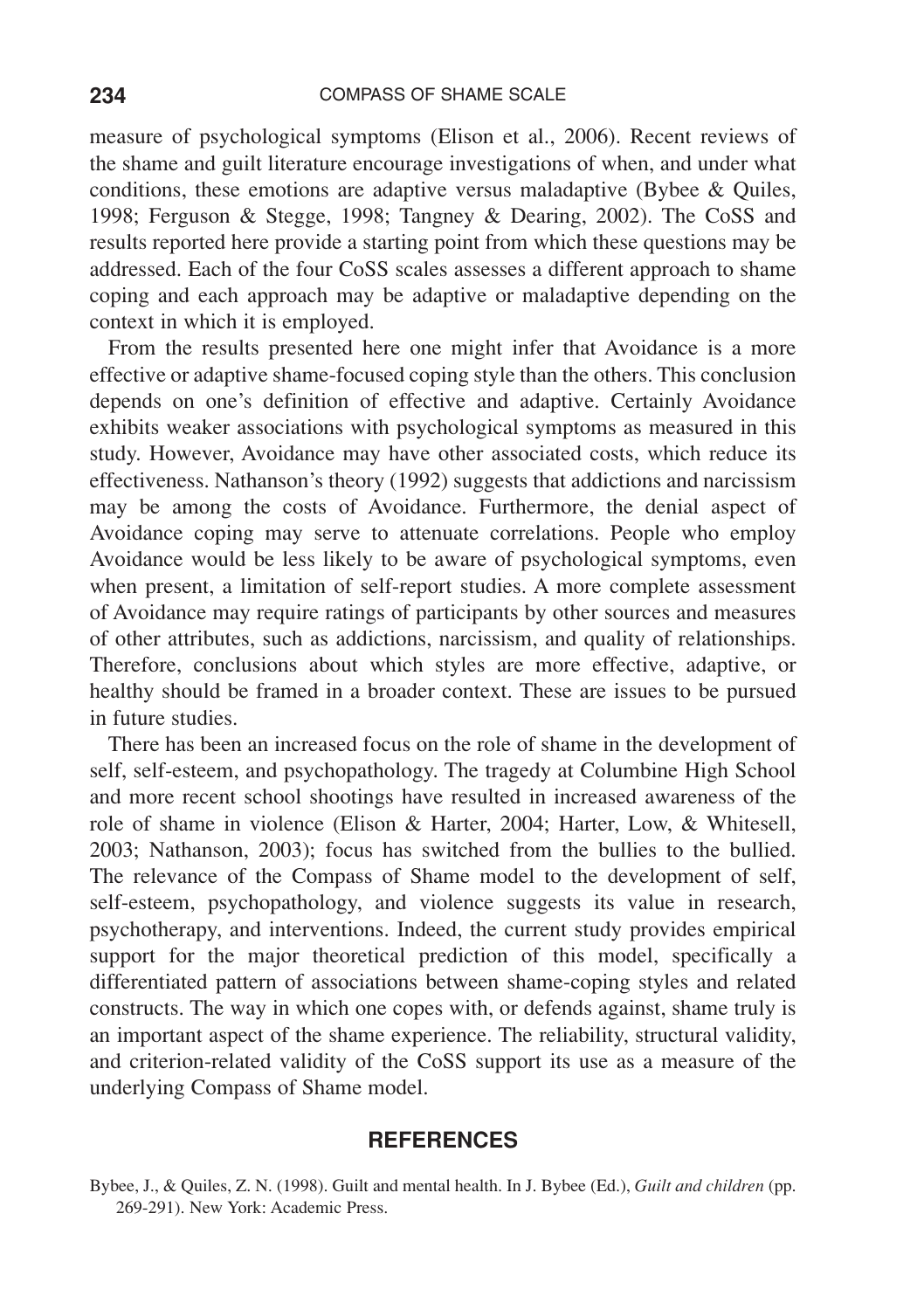- Campbell, J. S., & Elison, J. (2005). Shame coping styles and psychopathic personality traits. *Journal of Personality Assessment*, **84**, 96-104.
- Cook, D. R. (1996). [Reliability and validity of Attack Other Scale (AOS)]. Unpublished raw data.
- Cook, D. R. (2001). *Internalized Shame Scale: Technical manual*. Toronto: Multi-Health Systems.
- Derogatis, L. R. (1983). *SCL-90-R manual-II*. Towson, MD: Clinical Psychometric Research.
- Elison, J., & Harter, S. (2004, April). *Anger and violent ideation as correlates of shame, embarrassment, and humiliation*. Paper presented at the annual meeting of the Rocky Mountain Psychological Association, Reno, NV.
- Elison, J., Pulos, S., & Lennon, R. (2006). Shame-focused coping: An empirical study of the Compass of Shame. *Social Behavior and Personality*, **34** (2), 161-168.
- Ferguson, T. J., & Stegge, H. (1998). Measuring guilt in children: A rose by any other name still has thorns. In J. Bybee (Ed.), *Guilt and children* (pp. 19-74). New York: Academic Press.
- Folkman, S., & Lazarus, R. S. (1988). *Manual for the Ways of Coping Questionnaire*. Palo Alto: Consulting Psychologists Press.
- Folkman, S., Lazarus, R. S., Dunkel-Schetter, C., DeLongis, A., & Gruen, R. J. (1986). Dynamics of a stressful encounter: Cognitive appraisal, coping, and encounter outcomes. *Journal of Personality and Social Psychology*, **50**, 992-1003.
- Harder, D. W. (1995). Shame and guilt assessment, and relationships of shame and guilt-proneness to psychopathology. In J. P. Tangney & K. W. Fischer (Eds.), *Self-conscious emotions: The psychology of shame, guilt, embarrassment, and pride* (pp. 368-392). New York: Guilford Press.
- Harder, D. W., & Zalma, A. (1990). Two promising shame and guilt scales: A construct validity comparison. *Journal of Personality Assessment*, **55**, 729-745.
- Harter, S., Low, S. M., & Whitesell, N. R. (2003). What have we learned from Columbine: The impact of the self-system on suicidal and violent ideation among adolescents. *Journal of School Violence*, **2**, 3-26.
- Hicks, L. E. (1970). Some properties of ipsative, normative, and forced-choice normative measures. *Psychological Bulletin*, **74**, 167-184.
- Horowitz, M. J. (1979). *States of mind*. New York: Plenum Press.
- Lazarus, R. S. (1999). *Stress and emotion: A new synthesis*. New York: Springer.
- Lewis, H. B. (1971). *Shame and guilt in neurosis*. New York: International Universities Press.
- Lewis, H. B. (1987). *The role of shame in symptom formation*. Hillsdale, NJ: Erlbaum.
- McDonald, R. P., & Ho, M. R. (2002). Principles and practice in reporting structural equation analyses. *Psychological Methods*, **7**, 64–82.
- Meng, X., Rosenthal, R., & Rubin, D. B. (1992). Comparing correlated correlation coefficients. *Psychological Bulletin*, **111**, 172-175.
- Nathanson, D. L. (1992). *Shame and pride*. New York: Norton.
- Nathanson, D. L. (1994). Shame, compassion and the "borderline" personality. *Psychiatric Clinics of North America*, **17**, 785-810.
- Nathanson, D. L. (Producer/Writer). (2003). *Managing shame, preventing violence: A call to our clergy* [Digital Video Disk]. (Available from the Silvan S. Tomkins Institute, 255 South 17th Street (Suite 2403), Philadelphia, PA 19103-6224)
- Parker, S. T. (1998). A social selection model for the evolution and adaptive significance of selfconscious emotions. In M. Ferrari & R. J. Sternberg (Eds.), *Self-awareness: Its nature and development* (pp. 108-134). New York: Guilford Press.
- Tangney, J. P., & Dearing, R. L. (2002). *Shame and guilt*. New York: Guilford Press.
- Tangney, J. P., Miller, R. S., & Flicker, L. (1992, August). *A quantitative analysis of shame and embarrassment*. Poster presented at the meeting of the American Psychological Association, Washington, DC.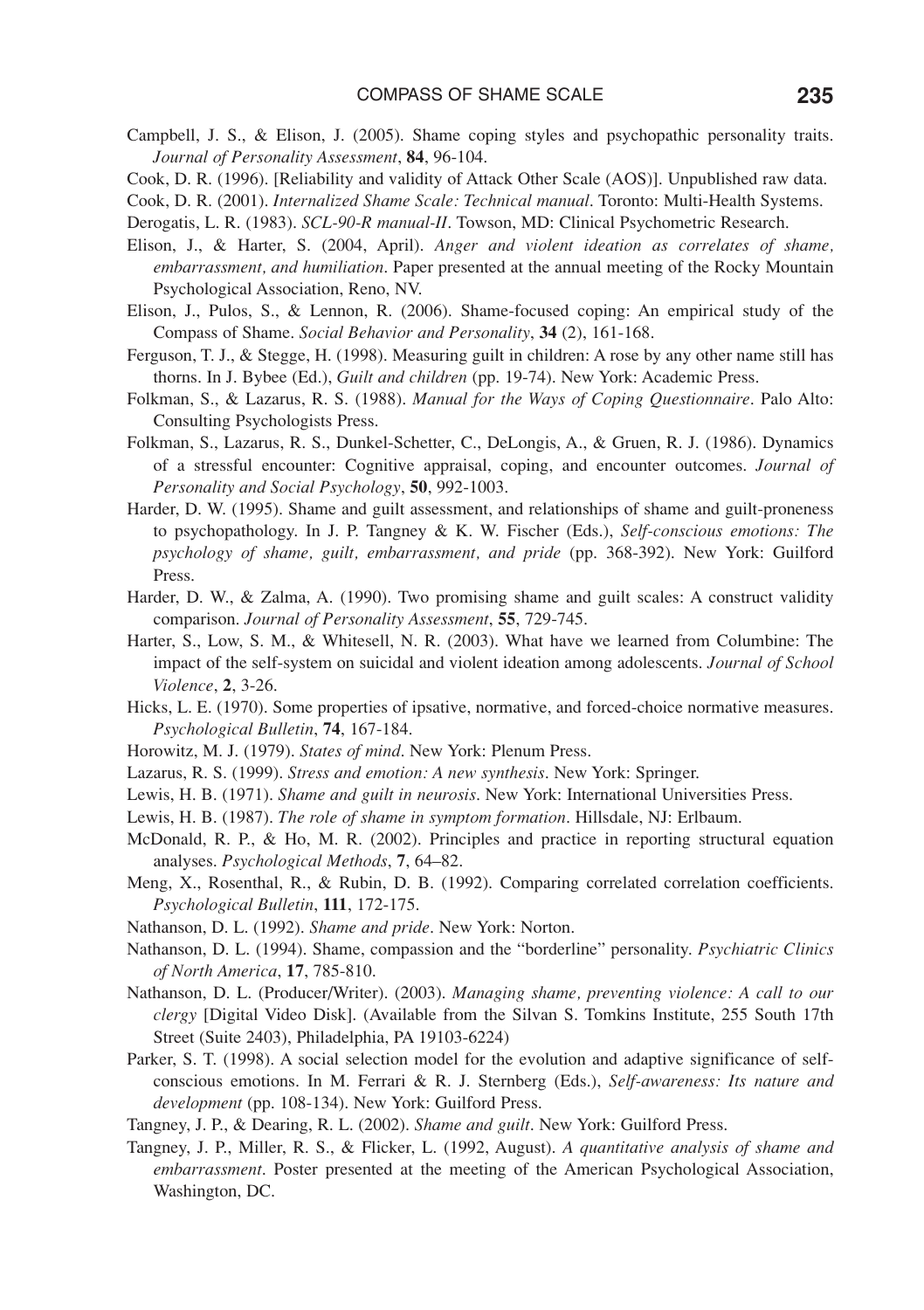Tangney, J. P., Wagner, P. E., & Gramzow, R. (1989). *The Test of Self-Conscious Affect*. Fairfax, VA: George Mason University.

Tomkins, S. S. (1962 -1991). *Affect/imagery/consciousness*. Vols. 1-3. New York: Springer.

- Wei, S., Lennon, R., & Pulos, S. (2005). *The relation of parenting to adolescents' coping styles*. Manuscript submitted for publication.
- Wicker, F. W., Payne, G. C., & Morgan, R. D. (1983). Participant descriptions of guilt and shame. *Motivation and Emotion*, **7**, 25-39.
- Yelsma, P., Brown, N. M., & Elison, J. (2002). Shame-focused coping styles and their associations with self-esteem. *Psychological Reports*, **90**, 1179-1189.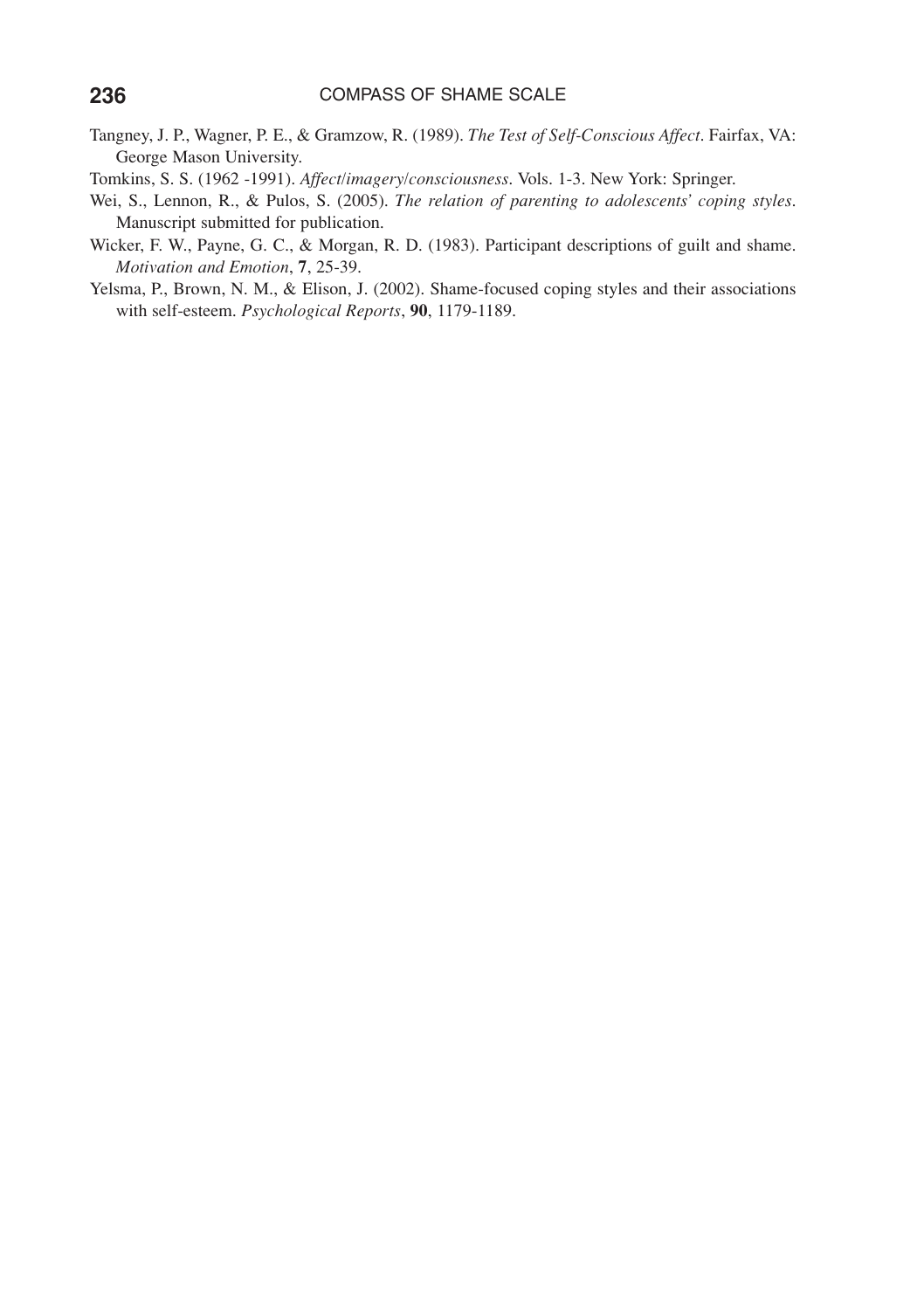#### COMPASS OF SHAME SCALE **237**

# **APPENDIX COSS (VERSION 3)**

Directions: Below is a list of statements describing situations you may experience from time to time. Following each situation are four statements describing possible reactions to the situation. Read each statement carefully and circle the number to the left of the item that indicates the frequency with which you find yourself reacting in that way. Use the scale below. Please respond to all four items for each situation.

**SCALE**

| <b>NEVER</b> | <b>SELDOM</b> | <b>SOMETIMES</b> | <b>OFTEN</b> | <b>ALMOST ALWAYS</b> |
|--------------|---------------|------------------|--------------|----------------------|

#### **SCALE**

**A.** When an activity makes me feel like my strength or skill is inferior:

- 0 1 2 3 4 1. I act as if it isn't so. (AV)
- 0 1 2 3 4 2. I get mad at myself for not being good enough. (AS)
- 0 1 2 3 4 3. I withdraw from the activity. (WD)
- 0 1 2 3 4 4. I get irritated with other people. (AO)

**B.** In competitive situations where I compare myself with others:

- 0 1 2 3 4 5. I criticize myself. (AS)
- 0 1 2 3 4 6. I try not to be noticed. (WD)
- 0 1 2 3 4 7. I feel ill will toward the others. (AO)
- 0 1 2 3 4 8. I exaggerate my accomplishments. (AV)

**C.** In situations where I feel insecure or doubt myself:

- 0 1 2 3 4 9. I shrink away from others. (WD)
- 0 1 2 3 4 10. I feel others are to blame for making me feel that way. (AO)
- 0 1 2 3 4 11. I act more confident than I am. (AV)
- 0 1 2 3 4 12. I feel irritated with myself. (AS)

**D.** At times when I am unhappy with how I look:

- 0 1 2 3 4 13. I take it out on other people. (AO)
- 0 1 2 3 4 14. I pretend I don't care. (AV)
- 0 1 2 3 4 15. I feel annoyed at myself. (AS)
- 0 1 2 3 4 16. I keep away from other people. (WD)

**E.** When I make an embarrassing mistake in public:

- 0 1 2 3 4 17. I hide my embarrassment with a joke. (AV)
- 0 1 2 3 4 18. I feel like kicking myself. (AS)
- 0 1 2 3 4 19. I wish I could become invisible. (WD)
- 0 1 2 3 4 20. I feel annoyed at people for noticing. (AO)